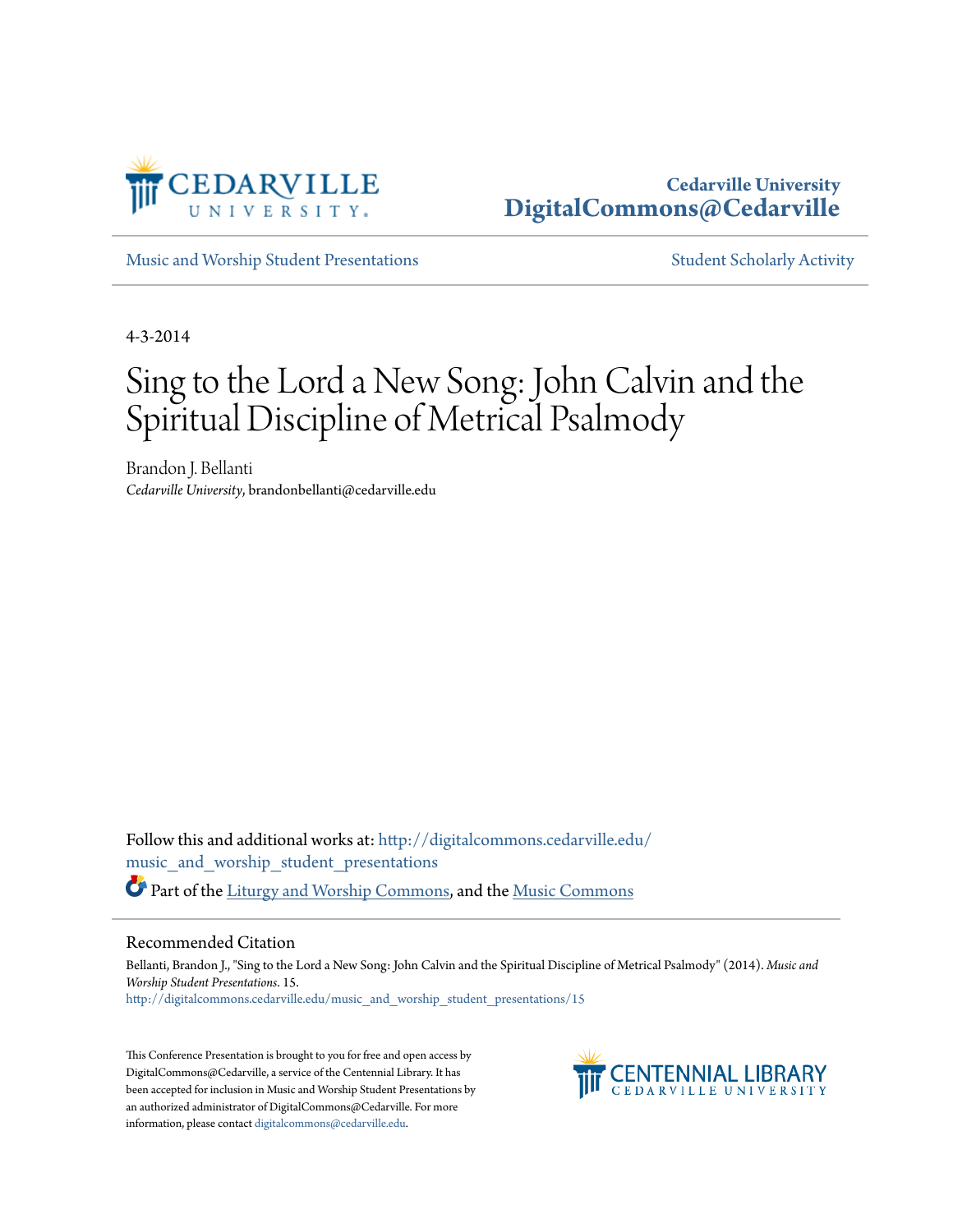## Sing to the Lord a New Song: John Calvin and the Spiritual Discipline of Metrical Psalmody

### Brandon J. Bellanti *Cedarville University*

usic has the power to shape us, to mold our thoughts and actions, to teach us. It is this truth that the Protestant reformer John Calvin recognized and sought to employ as wic has the power to shape us, to mold our thoughts and actions, to teach us. It is this truth that the Protestant reformer John Calvin recognized and sought to employ as the included the singing of psalms in his liturgy. worship, Calvin encouraged his congregation to view the singing of the Psalms as a spiritual discipline; that by singing, people would be trained in holiness. To accomplish this goal, he worked to collect metrical psalms—psalms rewritten with meter and rhyme in the vernacular language—into a unified psalter that could be used in daily life.

The biblical psalms have played an important role in religious society and worship dating back to the reign of King David in ancient Israel. Both Jews and Christians consider the Book of Psalms to be a valuable collection of liturgical texts.<sup>1</sup> These 150 compiled psalms were used in a variety of ways, from prayer to prophecy to instruction to song.

Psalmody, or the singing of psalms, is as old as the psalms themselves. The superscripts preceding several psalms contain musical terminology and even performance directions, indicating that many of the psalms

<sup>1</sup> James McKinnon, "Christian Antiquity," in *Antiquity and the Middle Ages: From Ancient Greece to the 15th Century*, ed. James McKinnon (London: The Macmillan Press Ltd., 1990), 69-70.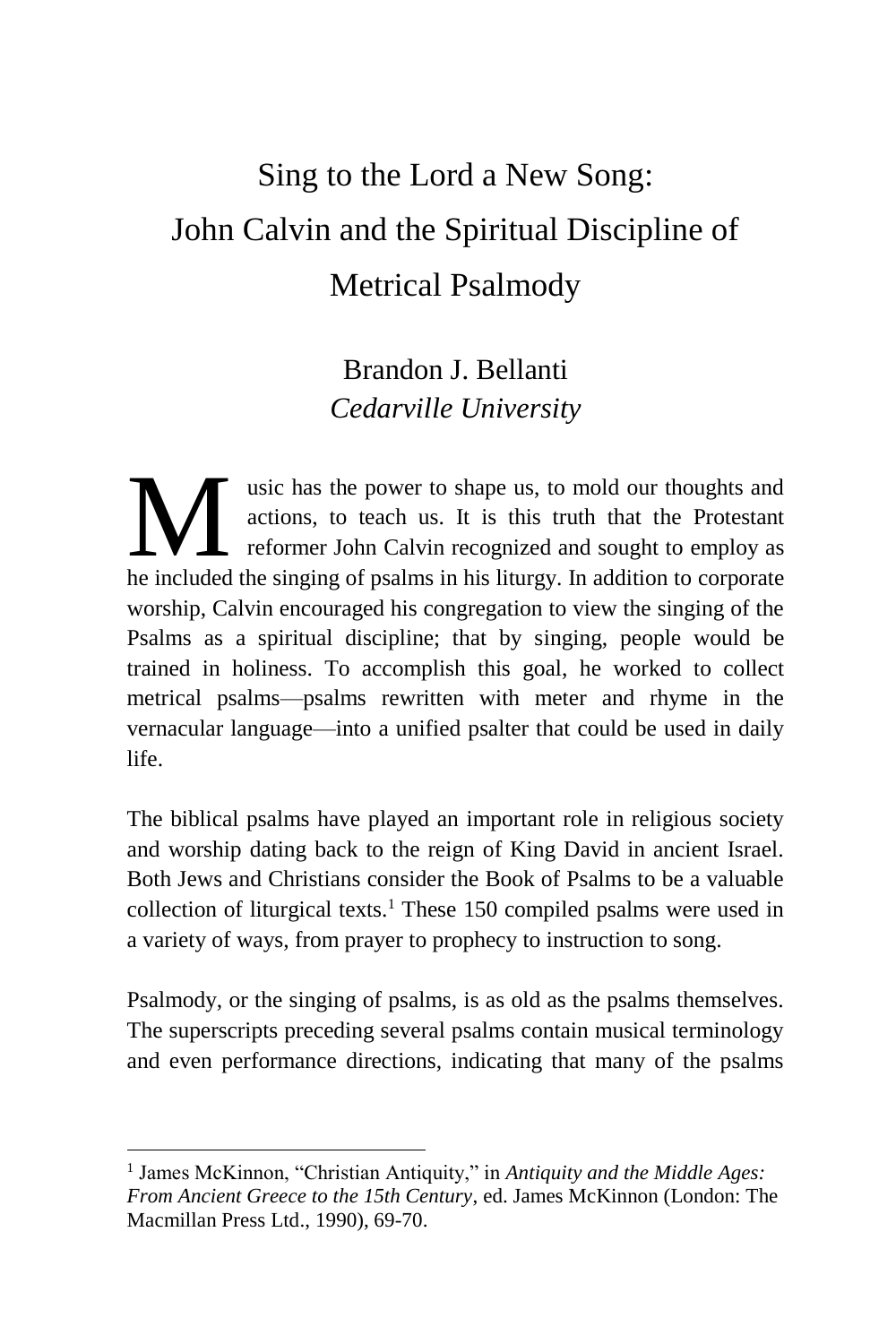were specifically written to be sung and played.<sup>2</sup> Because the transmission of music at the time was entirely oral, little is conclusively known about the original methods of performance in the ancient Hebrew religious settings, though much speculation has been made.<sup>3</sup> Over time, psalmody has adapted over and again for the sake of accessibility and functionality.

To appreciate the way the psalmic lyric was set to music, the lyric itself must be understood. Hebrew poetry vastly differs from a wide body of English poetry in that Hebrew poetry does not typically utilize the conventions of assonance, alliteration, and rhyme common to English poetry.<sup>4</sup> Instead, Hebrew poetry is characterized by imagery and rhythm, and most definitively by repetition. There is little formal distinction between poetry and prose.

This blurring of the boundary between poetry and prose is important to note when considering the way the psalms were sung. Allen Cabaniss points out four major ways that prose songs may have been sung.<sup>5</sup> First, a simple choral part could accompany a more intricate soloistic melody. Second, a group of skilled singers could be trained to sing a more complex setting of the text. Third, a soloist could improvise. And fourth, the text could be sung with "ecstatic, exalted, or elevated speaking" — in effect, chanting.<sup>6</sup>

Chant was a major step in the development of psalmody. Various dialects of chant exist, dating as early as the fifth and sixth centuries.

<sup>2</sup> There is some significant debate on the historical and literary authenticity of the superscripts common in many modern translations of the ancient Hebrew manuscripts. However, that debate is not the focus of this paper and since the consensus is that the superscripts are authentic, I will assume them to be so.

<sup>&</sup>lt;sup>3</sup> The work of musicologist Suzanne Haïk-Vantoura is an example of the many attempts to decipher and translate the Masoretic cantillation, the musical marks found in ancient Hebrew manuscripts.

<sup>4</sup> Susan E. Gillingham, *The Poems and Psalms of the Hebrew Bible* (Oxford: Oxford University Press, 1994), 18-19.

<sup>5</sup> Allen Cabaniss, "The Background of Metrical Psalmody," *Calvin Theological Journal* 20, no. 2 (November 1, 1985): 194, *ATLASerials, Religion Collection,* EBSCO|*host.* 6 Ibid.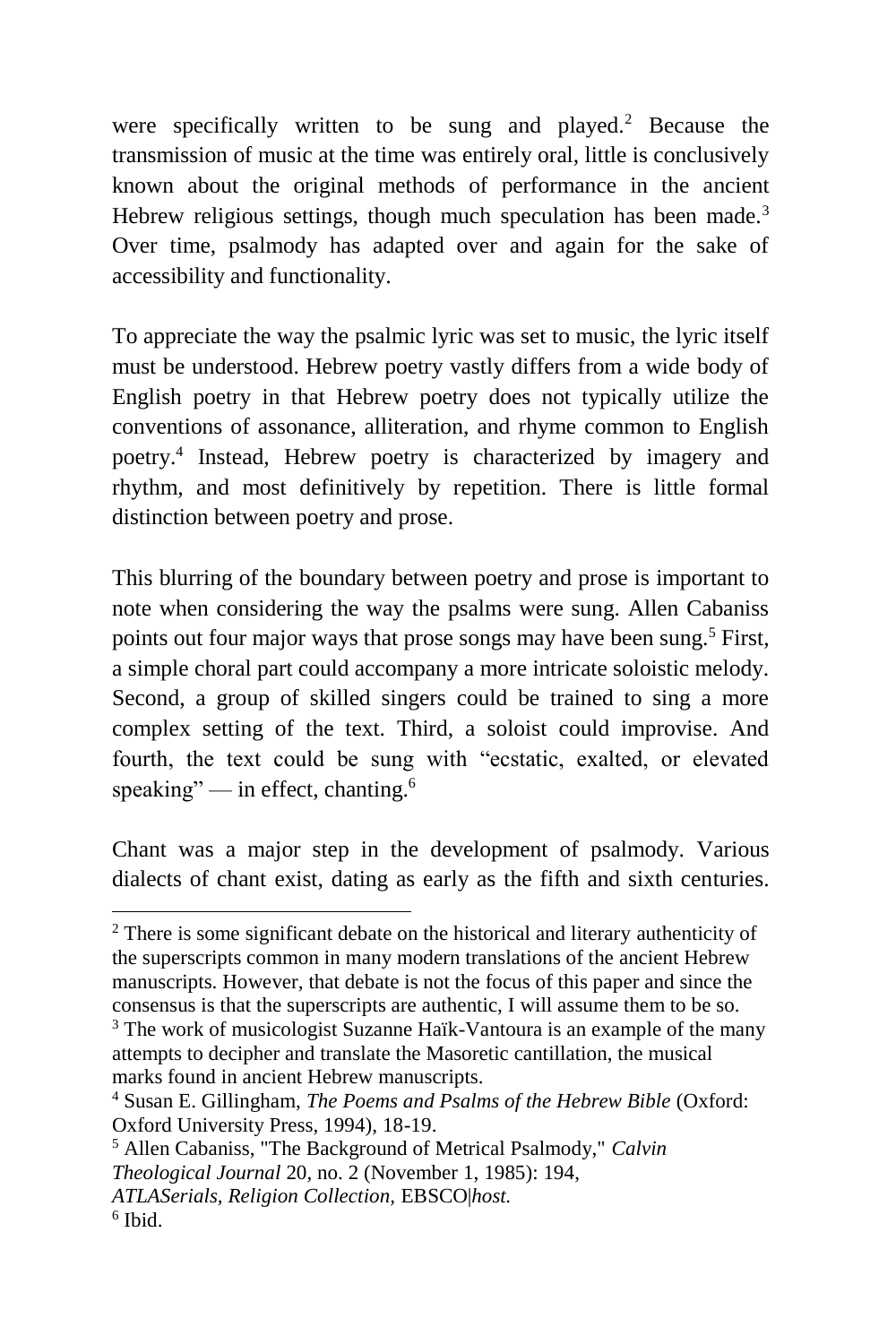The most common style of chant was Gregorian chant, so named for Pope Gregory the Great. Gregorian chant—also called *plainchant* or *plainsong*—was sung in unison and unaccompanied. Within this broad genre of music is a very specific formula for chant known as psalm tones. There were eight tones, one for each church mode, plus a ninth tone known as *Tonus peregrinus*, called "the wandering tone" because it does not remain in a specific mode.<sup>7</sup> These psalm tones are written in such a way that they may be paired with any one of the 150 psalms. Creating music that may be paired with multiple texts was a significant development in the evolution of music in the church and played an important part in psalmody.

Unmetered or *prose* psalmody was the primary vein of psalmody used in the liturgy of the early church, but it was not the only existing musical style of that period. In fact, outside of the church, songs with metrical verse were more familiar, dating back even to the Greco-Roman world.<sup>8</sup> It did not take long for the early Christian church to adopt this genre for their hymns, structuring the text in measured, rhythmic, and rhymed vernacular.<sup>9</sup> The practice of investing hymns with rhyme and meter was made famous by Saint Ambrose. His frequent use of quatrains in iambic dimeter was so widely exercised that it came to be known as *Hymni Ambrosiani*, or Ambrosian Hymns. Because they were easy to sing and remember, his hymns achieved enormous popularity in their day. The psalms, however, were not typically altered to fit within this framework, likely because their texts were considered too sacred to for "profane tampering."<sup>10</sup> With few exceptions, this remained the case until medieval times.

 $7$  In Gregorian chant, the church modes refer to the eight systems of pitch organization.

<sup>8</sup> Cabaniss, 194. Note: He asserts that "the lyrics of Sappho, Catullus, and Horace were meant to be sung" thusly.

<sup>&</sup>lt;sup>9</sup> As the early church spread, new hymns were composed in the language common to the geography. The most common dialect in the church was Latin, but Greek, Syriac, and others were also used. A fine example of the practice of writing in vernacular rhyme and meter is a Greek hymn, "Shepherd of Tender Youth," recorded by Clement of Alexandria. Cabaniss points out that the original hymn setting consists of "four quatrains in lively anapaestic rhythm."  $10$  Cabaniss, 197.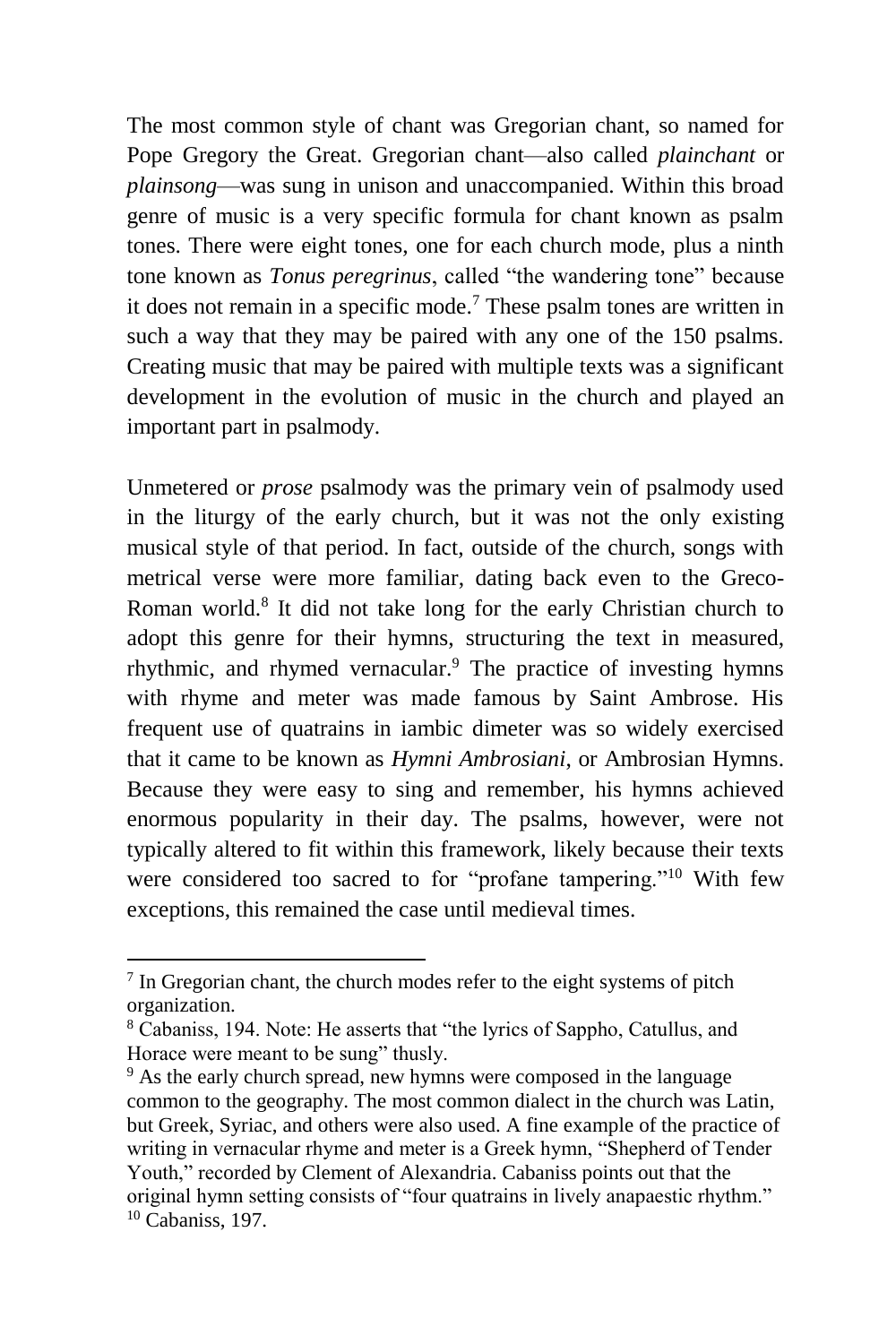Metrical psalmody—the singing of psalms in a structured, metered pattern—was born out of a quest for functionality in an opportune historical moment. The prose psalter was popular because of the lyrical content it housed. However, there were serious challenges in setting the prose psalms to music. To try to keep the content alive, there was a push to imitate the psalms in hymnody, which further "debased" the biblical text. Metrical psalmody, though not perfect, solved many of these issues.

A series of unfolding events in liturgical music gave metrical psalmody the breath of life. Perhaps the most propelling of these events was the creation of the sequence in the late ninth-century liturgical repertoire.<sup>11</sup> In their conception, sequences were mere extensions of chants, often as an addendum at the end of the *Alleluia* of the Mass Proper. These early sequences began as improvisations without form or structure, but gradually evolved into more complex and distinct compositions. By the twelfth century, sequences were generally structured, syllabic compositions that usually featured a series of paired couplets sung to the same melody, followed by a final, unpaired sentence. As the sequence developed further still, it was common to find rhyming lines of even length without an unpaired, final sentence. Cabaniss believes this to have great impact on the world of psalmody. He writes:

> It would appear then, that several factors served to set the stage for the development of medieval psalmody: (1) the immense popularity of the prose psalter, (2) the almost inevitable tendency to imitate the psalms in prose hymnody, (3) the influence of poets such as Ambrose who versified biblical teaching to make it more popular and easy to memorize, (4) the relative difficulty or producing versifications using classical meters, and (5) the opportune creation of the sequence. The abandonment of classical form in favor of the accentual rhythm of the sequence and the adoption of rhyme loosed old bonds. Imitation of the sequence is the principal factor of the emergence of the metrical

  $11$  Ibid.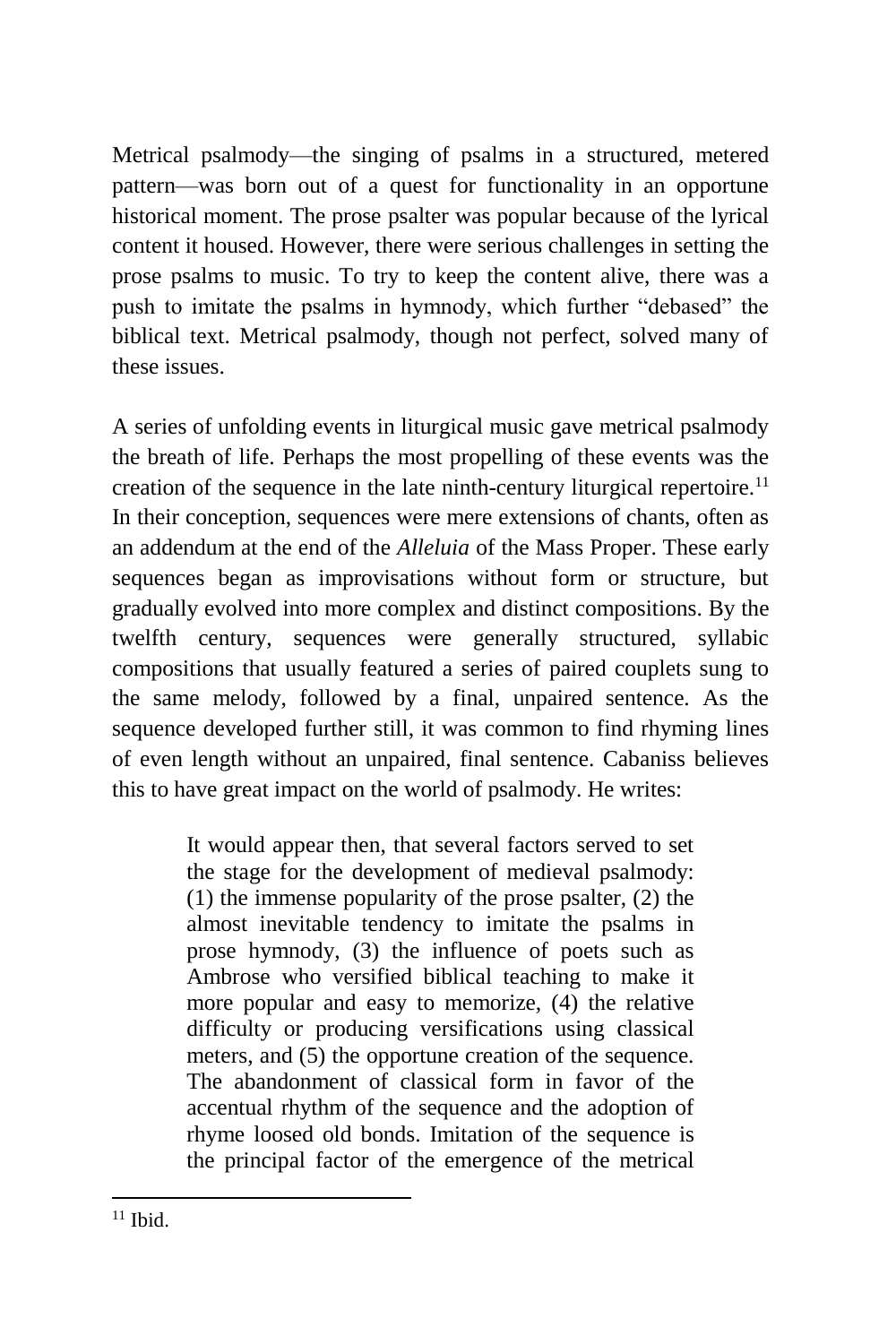psalmody with which we are familiar, but we should keep in mind that it might never have come to pass had the other factors not opened the way for it. $^{12}$ 

The sequence is thus an important stepping stone for metrical psalmody. The rhyming couplets, even line length, and consistent meter of the sequence were carried into the realm of psalmody to create this new genre. Perhaps the most important functional aspect of metrical psalmody was the inherent rhyme, rhythm, and repetition introduced through the sequence. In keeping with Ambrosian hymns, metrical psalms were structured in a way that facilitated easy reception and memorization.

Memorization is key. Many people from the early ages of the church through the medieval age were illiterate and could not afford or even understand a copy of scripture. Metrical psalmody provided a helpful way for the lay people of the time to remember the message of the psalms and recall them as they desired: the rhyme and rhythm of the metrical psalms made the scriptural texts easier to memorize.

In this sense, metrical psalmody can rightly be understood as a sort of spiritual discipline.<sup>13</sup> As people sung the psalms, the words and messages of the texts became embedded in their hearts, molding their character and actions. This idea became a driving force in the development and use of metrical psalmody, and it was particularly noticeable in the theology and practice of the French reformer John Calvin. Though Calvin was not the first to hold this view, his thoughts and writings more thoroughly developed the idea of metrical psalmody as a spiritual discipline.

In order to understand the reasoning behind Calvin's philosophy of music as it related to worship, his role as theologian and reformer must first be discussed. John Calvin was one of the major figureheads of the Protestant Reformation in the mid-sixteenth century. His writings and

 $12$  Cabaniss, 198.

 $13$  A spiritual discipline is an activity undertaken with the desire of cultivating spiritual growth.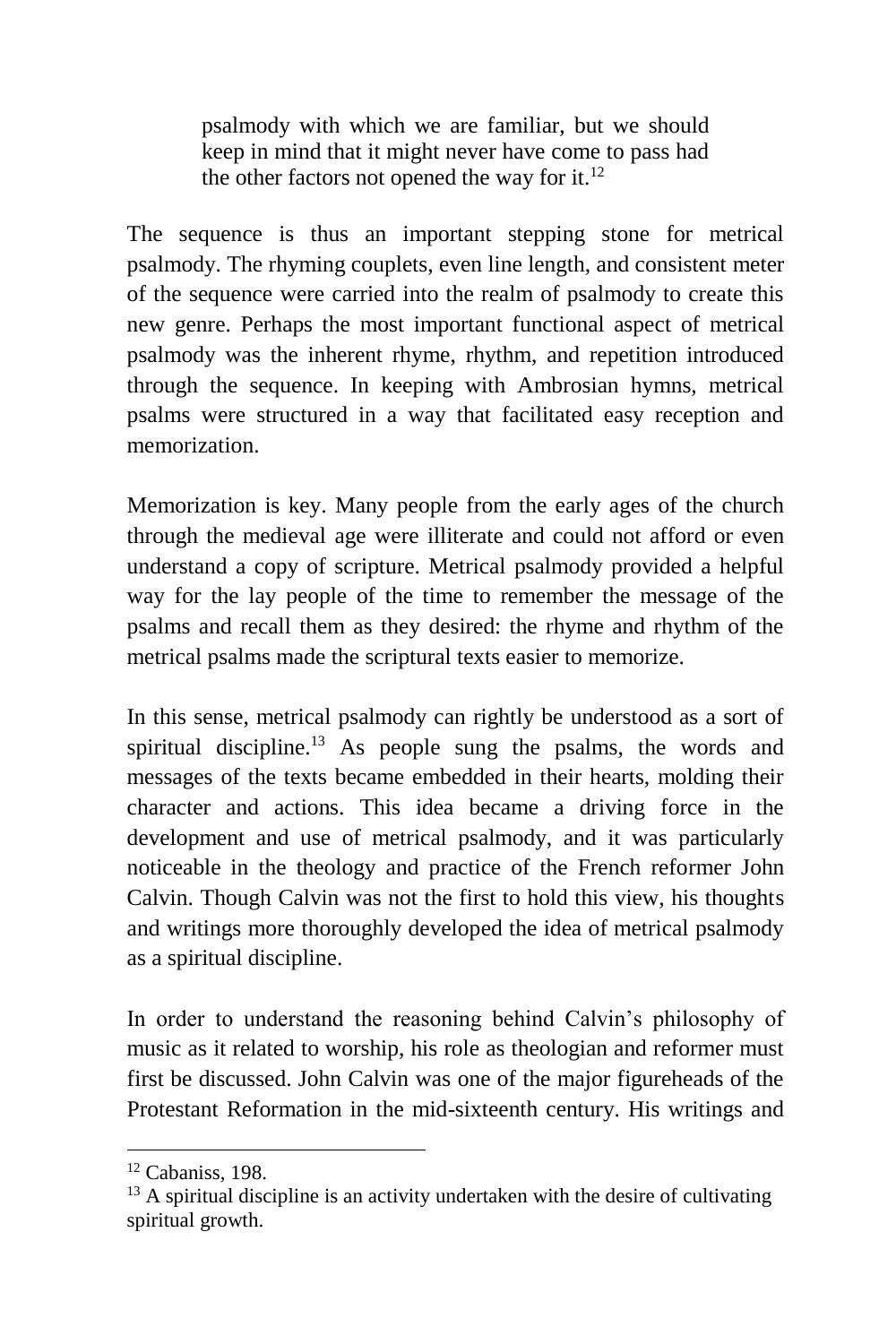preaching were so influential that they have become the source documents for the theological system which today bears his name, Calvinism. As a reformer, Calvin sought to address what he believed were inaccuracies in Roman Catholic theology. While many of his criticisms of Catholic theology center on complex doctrinal issues, the practical outplaying of Calvin's attempts at reform can be examined through his views relating to art in the church.

Calvin's aesthetic sensibilities were stimulated only by art that was replete with purpose and meaning. Historian Leslie Spelman notes, "Calvin allowed very little place in his life for purely aesthetic enjoyment of art. His whole attention was directed to theological matters and the precise, and to him the inevitable, relation which these theological matters bore to human conduct."<sup>14</sup> In Calvin's mind, art that existed for the sake of art alone was a sort of idolatry and had no place in the church. He believed that art had been grossly abused by the Catholic Church in the way that it created "false idols" representing God and heavenly beings. All manner of the visual arts, from paintings to sculpture, were removed from the Calvinist places of worship so they would not draw attention away from the worship of God.

Calvin did not consider himself so "scrupulous" as to think that art should be done away with entirely, but he saw no valuable use for it in worship.<sup>15</sup> Music also came under close scrutiny. Since no message could be carried without text, instrumental music was also excised from his liturgy. Even the practices of polyphony and organ accompaniment were seen by Calvin as distracting from the meaning of the hymn and were not permitted. Although Calvin did away with much of the art that was remotely reminiscent of the art in the Catholic Church, he did keep one form; in fact, he did much to develop it. That form was metrical psalmody.

<sup>14</sup> Leslie P. Spelman, "Calvin and the Arts," *The Journal of Aesthetics and Art Criticism* 6, no. 3 (March 1948): 246, doi:10.2307/426481.

<sup>15</sup> John Calvin, *Institutes of the Christian Religion*, trans. by Jon Allen, Bk. I, Chapter XI. 5, (Philadelphia: Presbyterian Board of Publication, 1843), quoted in Cabaniss, 194.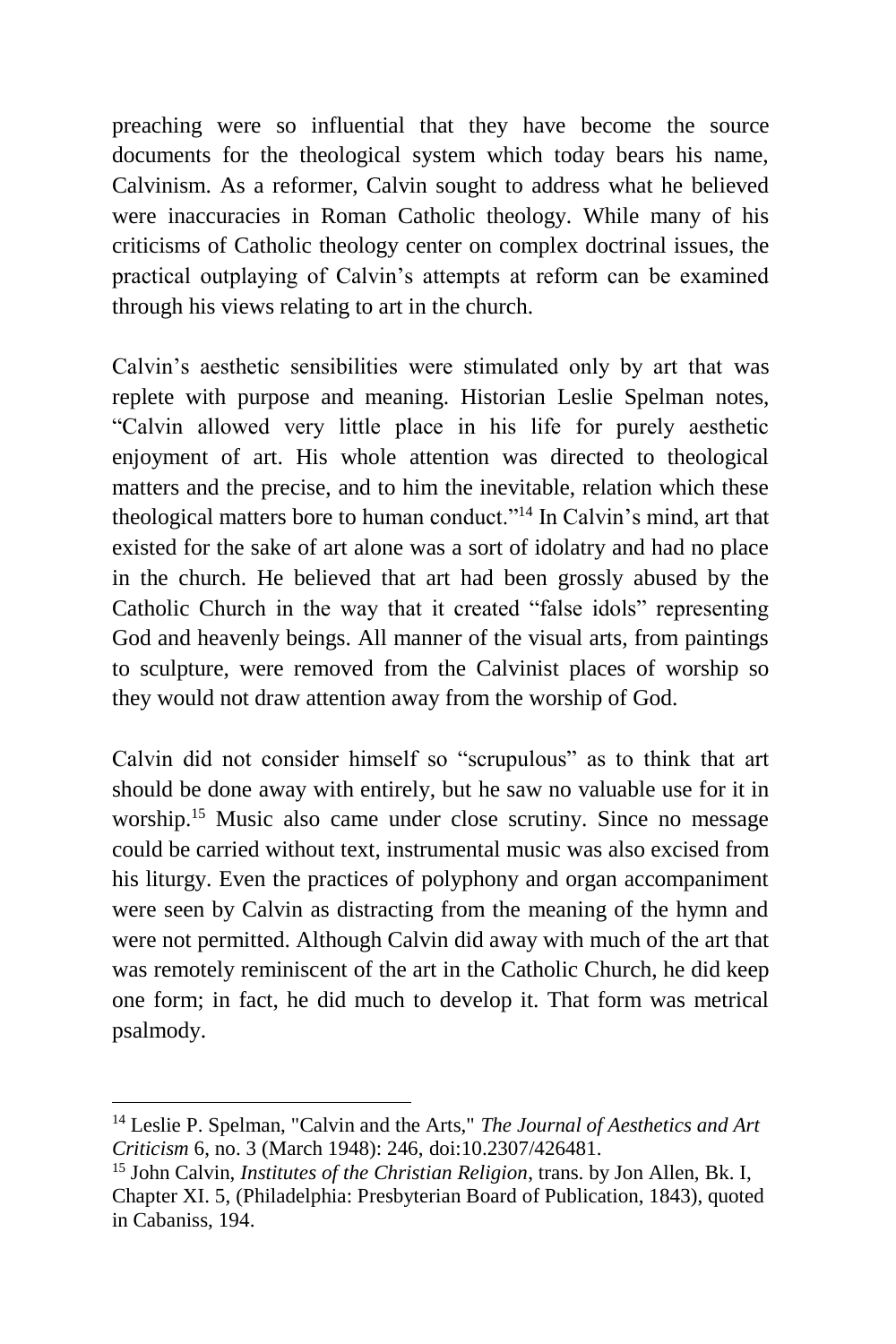John Calvin believed that metrical psalmody remained valuable to the church because the Psalms were directly taken from the Scriptures. At the same time, he recognized an even greater reason to keep the metrical psalms: they served as a vehicle to embed theological truths into the hearts and minds of the laity and to draw them into deeper communion with God. He understood the incredible power of music to affect and mold the human character, and he sought to wield it with care.

Calvin's convictions regarding the singing of the psalms as a spiritual discipline were birthed from similar beliefs held by influential thinkers and church fathers before him. This group includes such men as Saint Basil, Saint John Chrysostom, Saint Athanasius, and Saint Augustine. In the early days of the church, there was much debate about the sort of music that should be used and the sorts of music that should be avoided.

In the early centuries of the church, the prevailing philosophies of music and its effect on the human psyche came from the great Greek philosophers Aristotle, Plato, and Pythagoras as they sought to identify the relation of music and character. They all agreed that music had the ability to deeply influence emotion and to mold the life of the hearer. In *Politics*, Aristotle writes, "It is clear that we are affected in a certain manner, both by many other kinds of music, and not least by the melodies of Olympus; for these admittedly make our souls enthusiastic, and enthusiasm is an affection of the character of the soul. And moreover everybody when listening to imitations is thrown into a corresponding state of feeling, even apart from the rhythms and melodies themselves."<sup>16</sup> This conclusion is likely a derivation of the socalled Doctrine of Imitation that is found in *The Republic* by Plato,

<sup>16</sup> Aristotle, "From the *Politics*," in Oliver Strunk, ed., *Source Readings in Music History: Antiquity and the Middle Ages* (New York: W.W. Norton & Company, Inc., 1965), 18. Note: (A) The *melodies of Olympus* refer to phrygian melodies: the phrygian harmony is said to have the power of arousing enthusiasm. (B) Strunk notes that a probable correction of the Greek would read "by the rhythm and melodies themselves, even apart from the words."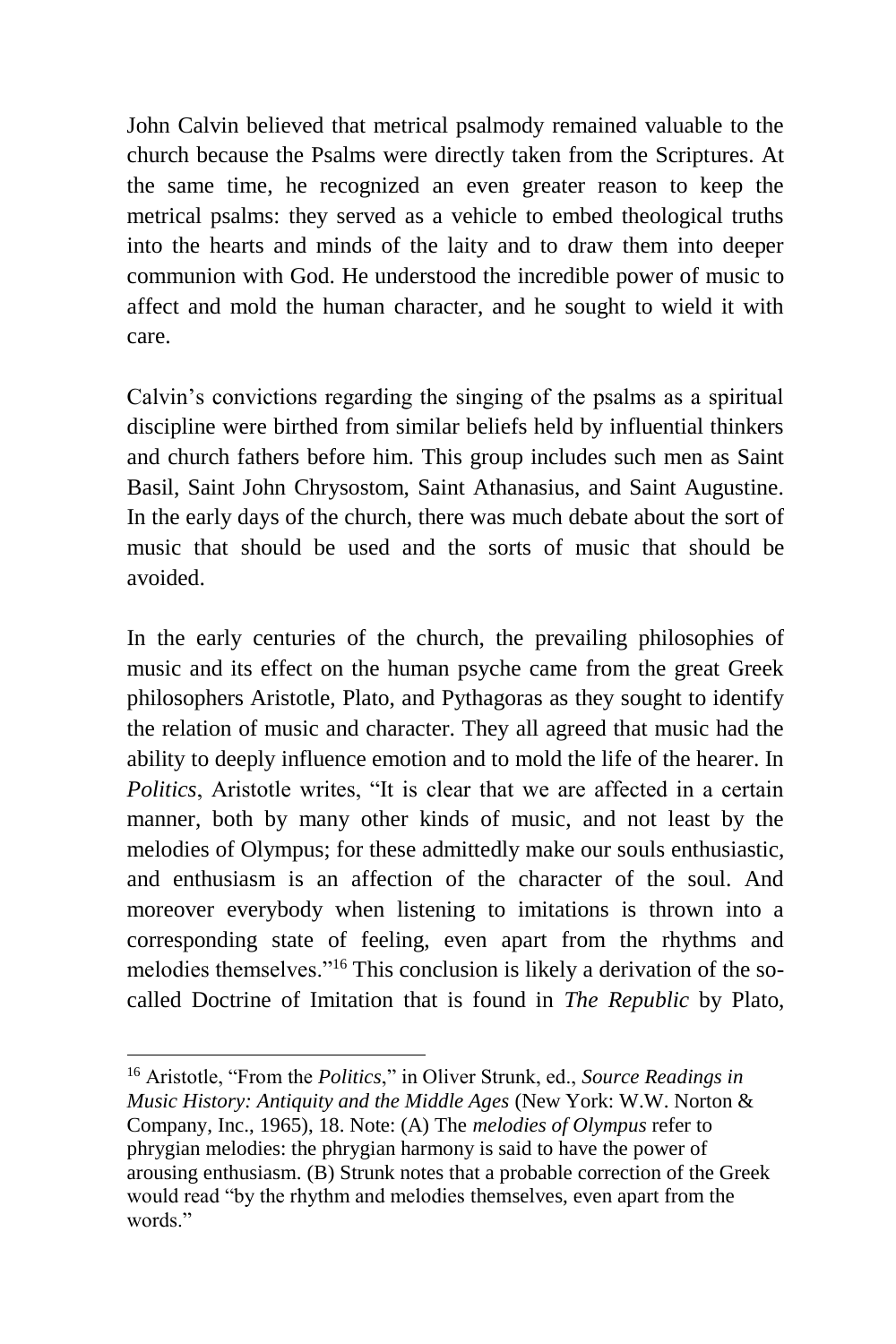Aristotle's mentor.<sup>17</sup> Calvin himself agreed with Plato regarding music, saying "there is hardly anything in the world with more power to turn or bend, this way and that, the morals of men, as Plato has so prudently considered." 18

The ideas of these Greek thinkers no doubt shaped the philosophies of the early church regarding the power of music. And, as a result, the church fathers were very guarded and skeptical regarding the use of music in the church. Three-quarters of a millennia after Aristotle wrote *Politics*, Saint Augustine had this to say:

> For sometimes forsooth, do I seem to myself to attribute more respect unto them than is seemly; yea, even whilst together with those sacred ditties I perceive our minds to be far more religiously and zealously blown up into a flame of devotion, whenas these ditties are sung, than they would have been, had they not been sung: yea, and I perceive withal, how that the several affections of our spirit, have the proper moods answerable to their variety in the voice and singing, and by some secret association therewith they be stirred up. . . . And yet again, so oft as it befalls me to be more moved with the voice than with the ditty, I confess myself to have grievously offended: at which time I wish rather not to have heard the music.<sup>19</sup>

Augustine acknowledged the strong correlation between music and emotion, and he was outspokenly concerned that music could produce a false spirituality. With great remorse, he admitted that he himself was often caught up in the music to the point that he lost focus on spiritual things. As a result, he was wary of using any sort of music in the church, even the Psalms set to music.

 $17$  The Doctrine of Imitation is the idea that music that imitates a certain ethos. or emotion, would inspire that specific ethos in the listener(s).

<sup>&</sup>lt;sup>18</sup> John Calvin, "Foreword to the Geneva Psalter of 1543," in Oliver Strunk, ed., *Source Readings in Music History: The Renaissance* (New York: W.W. Norton & Company, Inc., 1965), 157.

<sup>19</sup> Saint Augustine, "From the *Confessions*," in Oliver Strunk, ed., *Source Readings in Music History: Antiquity and the Middle Ages* (New York: W.W. Norton & Company, Inc., 1965), 74.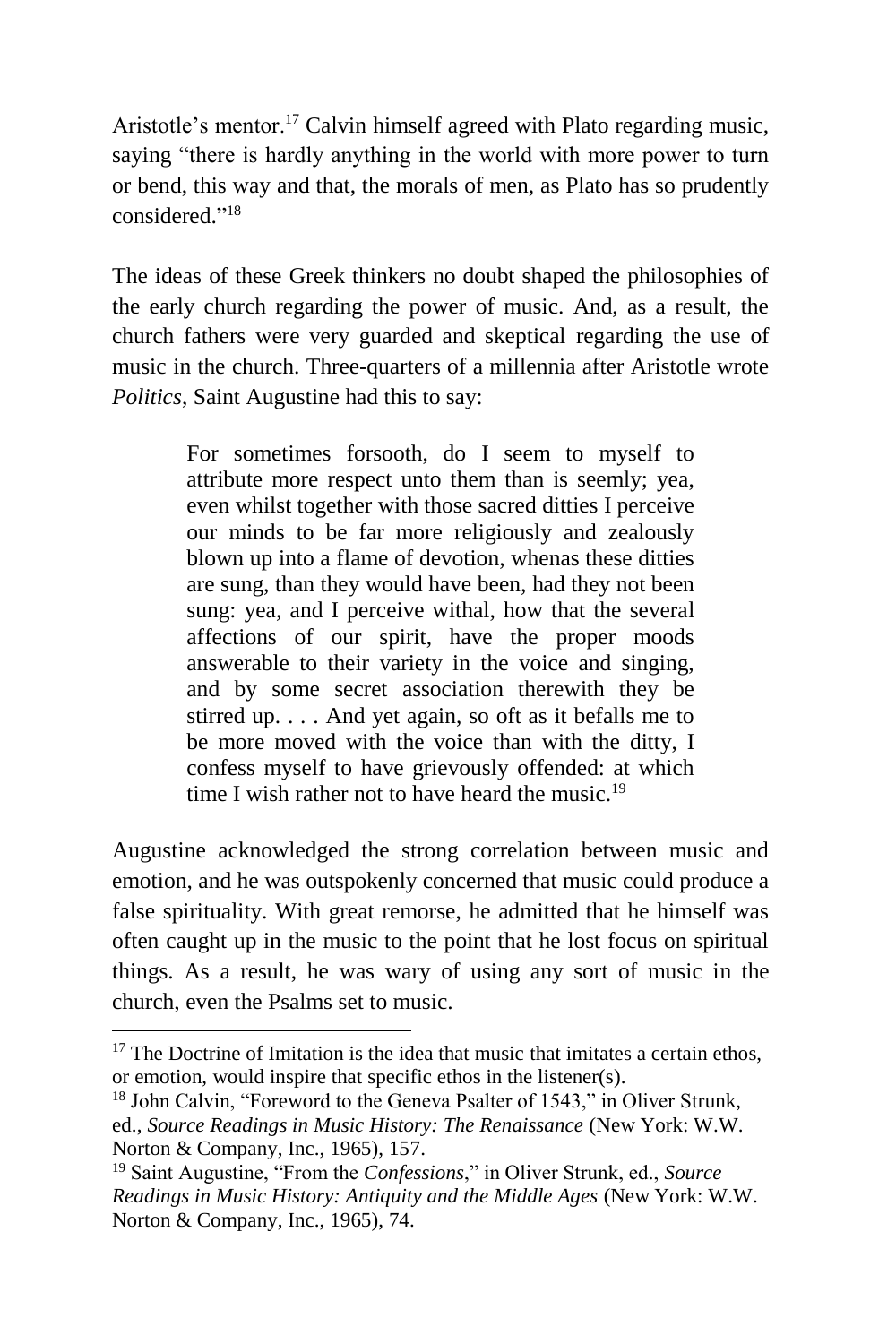Augustine's concerns did not escape the keen eye of Calvin. Historian Charles Garside, Jr. draws the link between the two: "Calvin had told the council in the *Articles* that he wished the psalms 'to be sung in the church as we have it from the example of the ancient church'. . . . Calvin's extensive reading in Saint Augustine since then had considerably deepened his knowledge of the ancient church, however, and as a result, he writes now, in effect, as a church historian, scrupulously clarifying and correcting the general statements he had made in 1537 and 1542."<sup>20</sup> Calvin found himself in agreement with Augustine regarding the power of music, though he could not bring himself to exclude it from his liturgy. Instead, he gave specific instructions on the way singing should be conducted, saying, "there must always be concern that the song be neither light nor frivolous, but have gravity [*pois*] and majesty [*maiesté*], as Saint Augustine says."<sup>21</sup>

Other church fathers, however, were more willing to risk using music in the church. For men such as Saint Basil, the way that singing affected the emotions was more positive than it was negative. The formative power of music could be used to shape the spirituality of the singers and hearers if used carefully. In Basil's mind, the "harmonious melodies of the Psalms have been designed for us, that those who are of boyish age or wholly youthful in their character, while in appearance they sing, may in reality be educating their souls."<sup>22</sup> He continued on with regard to the psalms, claiming that they held the power to heal the wounds of the soul, minister to the sick, drive away demons, summon angels, and give respite from daily toil.<sup>23</sup>

<sup>20</sup> Charles Garside, Jr., "The Origins of Calvin's Theology of Music: 1536- 1543," *Transactions of the American Philosophical Society, New Series* 69, no. 4 (1979): 20, doi:10.2307/1006143.

 $21$  John Calvin, "Foreword to the Geneva Psalter of 1543," in Oliver Strunk, ed., *Source Readings in Music History: The Renaissance* (New York: W.W. Norton & Company, Inc., 1965), 156.

<sup>22</sup> Saint Basil, "From the *Homily on the First Psalm*," in Oliver Strunk, ed., *Source Readings in Music History: Antiquity and the Middle Ages* (New York: W.W. Norton & Company, Inc., 1965), 65.  $23$  Ibid.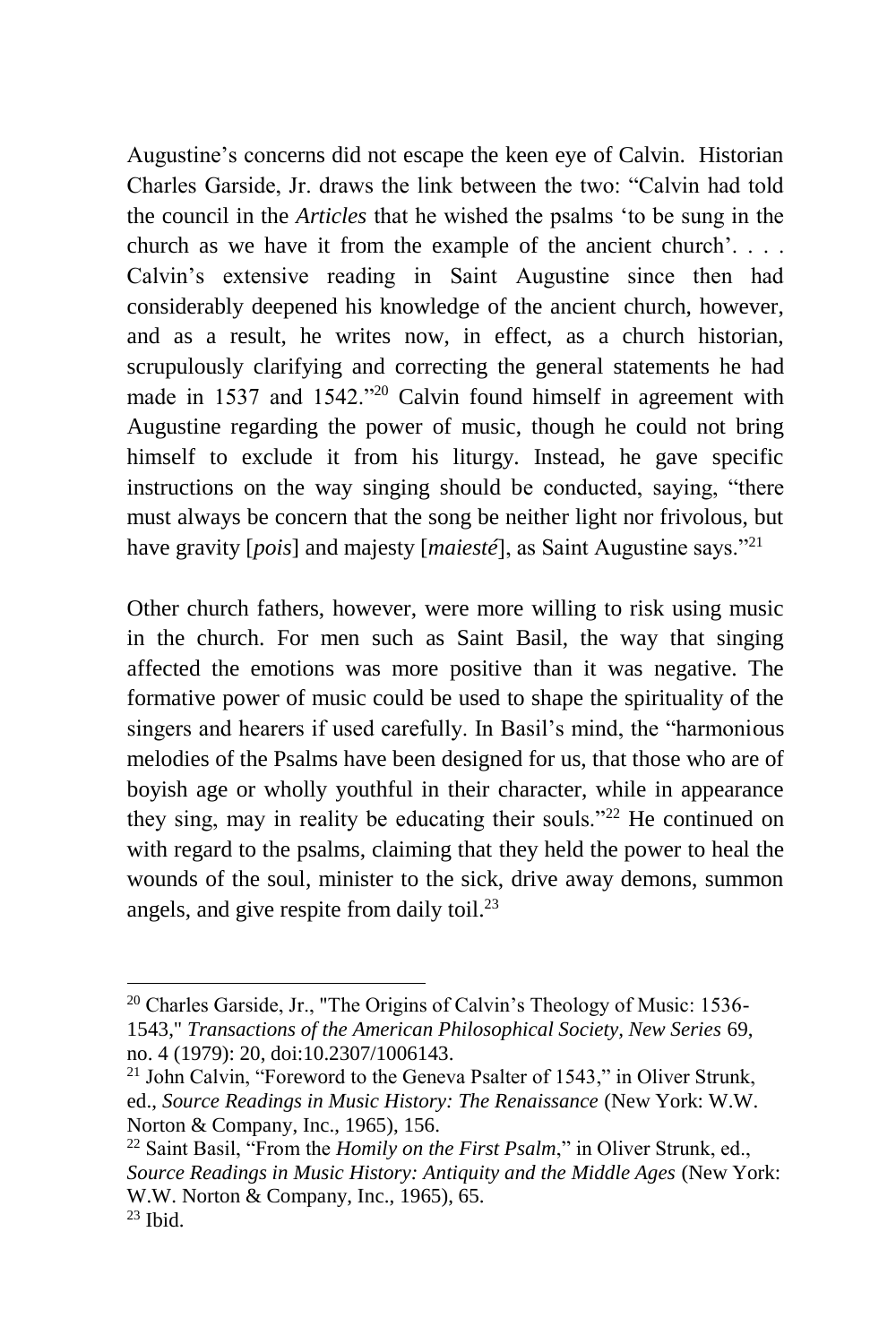Basil's ideology concerning the sung psalms is echoed in the writings of one of his well-known contemporaries, Saint John Chrysostom. Chrysostom also comments on the practical nature of the singing of the psalms, adding to Basil's list of activities such as lulling a baby to sleep, lightening the hardship of the traveler's journey and the sailor's toil, and overthrowing the powers of demons.<sup>24</sup> In contrast to Basil, however, his writings focus less on the practical and more on the theoretical and the spiritual. Chrysostom writes, "God established the psalms, in order that singing might be both a pleasure and a help. . . . From the spiritual psalms proceeds much of value, much utility, much sanctity, and every inducement to philosophy, for the words purify the mind and the Holy Spirit descends swiftly upon the mind of the singer."25

The perception of the power of the sung psalms in the writings of Saint Basil and Saint John Chrysostom leads quite clearly into the later Renaissance thought of Calvin. In the foreward to the *Genevan Psalter of 1543*, Calvin wrote:

> [And] in truth we know by experience that song has great force and vigor to move and inflame the hearts of men to invoke and praise God with a more vehement and ardent zeal. . . .Now among the other things proper to recreate man and give him pleasure, music is either the first or one of the principal, and we must think that it is a gift of God deputed to that purpose. For which reason we must be the more careful not to abuse it, for fear of soiling and contaminating it, converting it to our profit and welfare.<sup>26</sup>

With this thought in mind, Calvin set out to arrange metrical psalms and their tunes into collections known as psalters. These collections

<sup>24</sup> Saint John Chrysostom, "From the *Exposition of Psalm XLI*," in Oliver Strunk, ed., *Source Readings in Music History: Antiquity and the Middle Ages* (New York: W.W. Norton & Company, Inc., 1965), 68.  $25$  Ibid.

<sup>&</sup>lt;sup>26</sup> John Calvin, "Foreword to the Geneva Psalter of 1543," in Oliver Strunk, ed., *Source Readings in Music History: The Renaissance* (New York: W.W. Norton & Company, Inc., 1965), 156-157.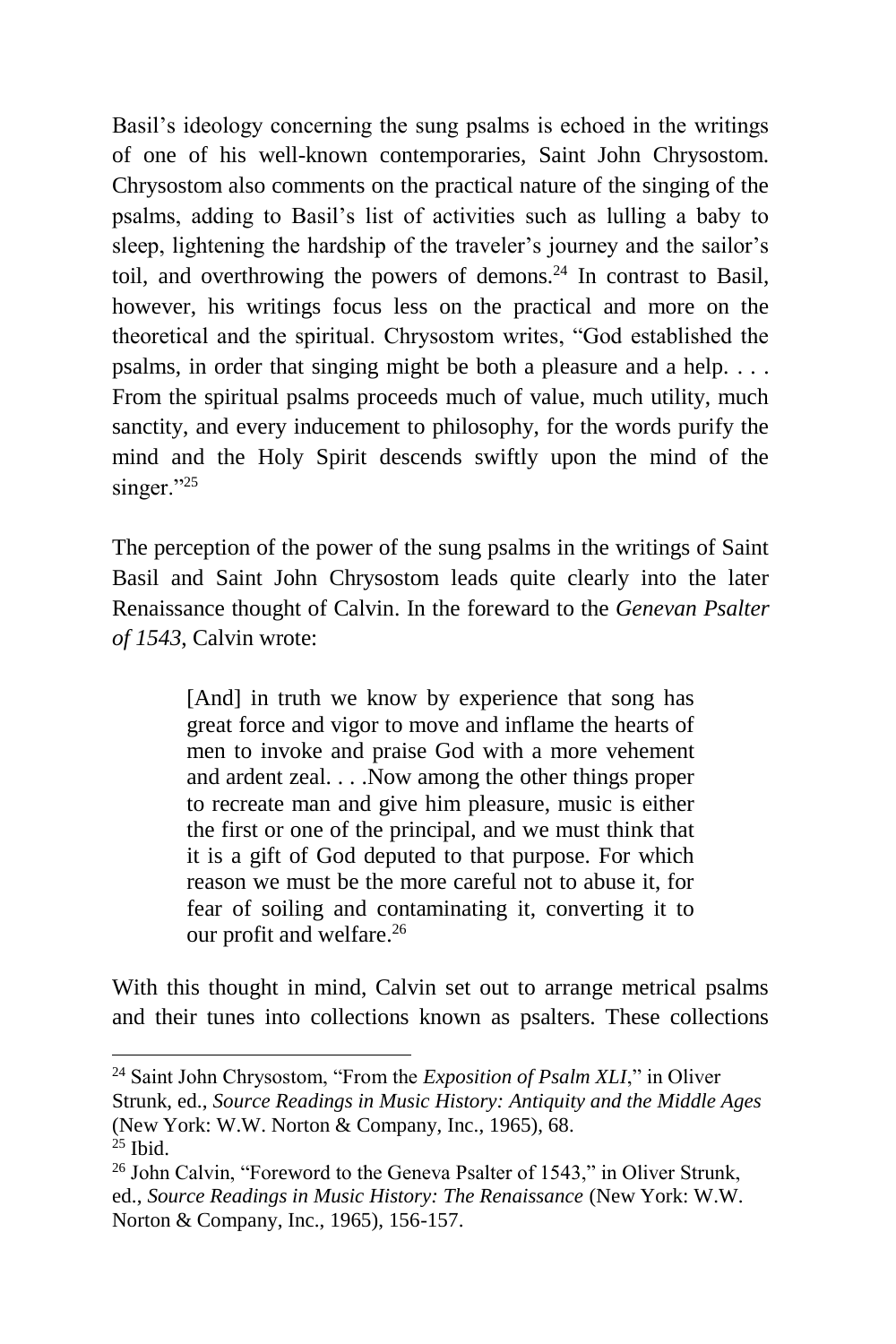were not original to Calvin. There is historical evidence that the Psalms had been set to music and organized into a canonical hymnal by the Jews possibly even before the advent of Christianity.<sup>27</sup> Calvin himself even borrowed several tunes from existing German psalters when he undertook the project of constructing his first psalter.<sup>28</sup>

Calvin's first psalter, *Aulcuns pseaulmes et cantiques mys en chant*, was published in 1539. This first edition went through multiple revisions during the following two-and-a-half decades, most notably published in the years 1542 and 1562. The 1562 psalter, *La forme des prieres et chantz ecclesiastiques*, is the completed Genevan Psalter with 152 texts — the 150 Psalms, the Ten Commandments, and the Song of Simeon. These texts were paired with 125 unique musical settings. While Calvin did write several of the metered translations himself, a great number of the texts were completed by the French poet Clément Marot, of whom Calvin thought very highly.<sup>29</sup>

To give a picture of how these metrical psalms were constructed and realized, two examples have been included below. These two selections come from early editions of the Genevan Psalter as Calvin would have known it. Each of these examples were to be sung in unison with the voices only, as Calvin found accompaniment and harmony distracting from the text.

In the metrical setting of Psalm 19 (see Fig. 2), the use of phrases of equal length, end rhymes, and repeated rhythm patterns is quite clear (see Fig. 2.1). The rhythmic pattern of one semibreve, two minims, three semibreves, and a semibreve rest is repeated for all but two of the lines (see Fig. 2.2). These relatively short phrases with end rhymes, together with the repeating rhythmic patterns, make this psalm easy to sing and remember.

 $27$  McKinnon, 70.

 $28$  John D. Witvliet, "The Spirituality of the Psalter: Metrical Psalms in Liturgy and Life in Calvin's Geneva," *Calvin Theological Journal* 32, no. 2 (November 1, 1997): 275, *ATLASerials, Religion Collection,* EBSCO|*host.* <sup>29</sup> Cabaniss, 202-203.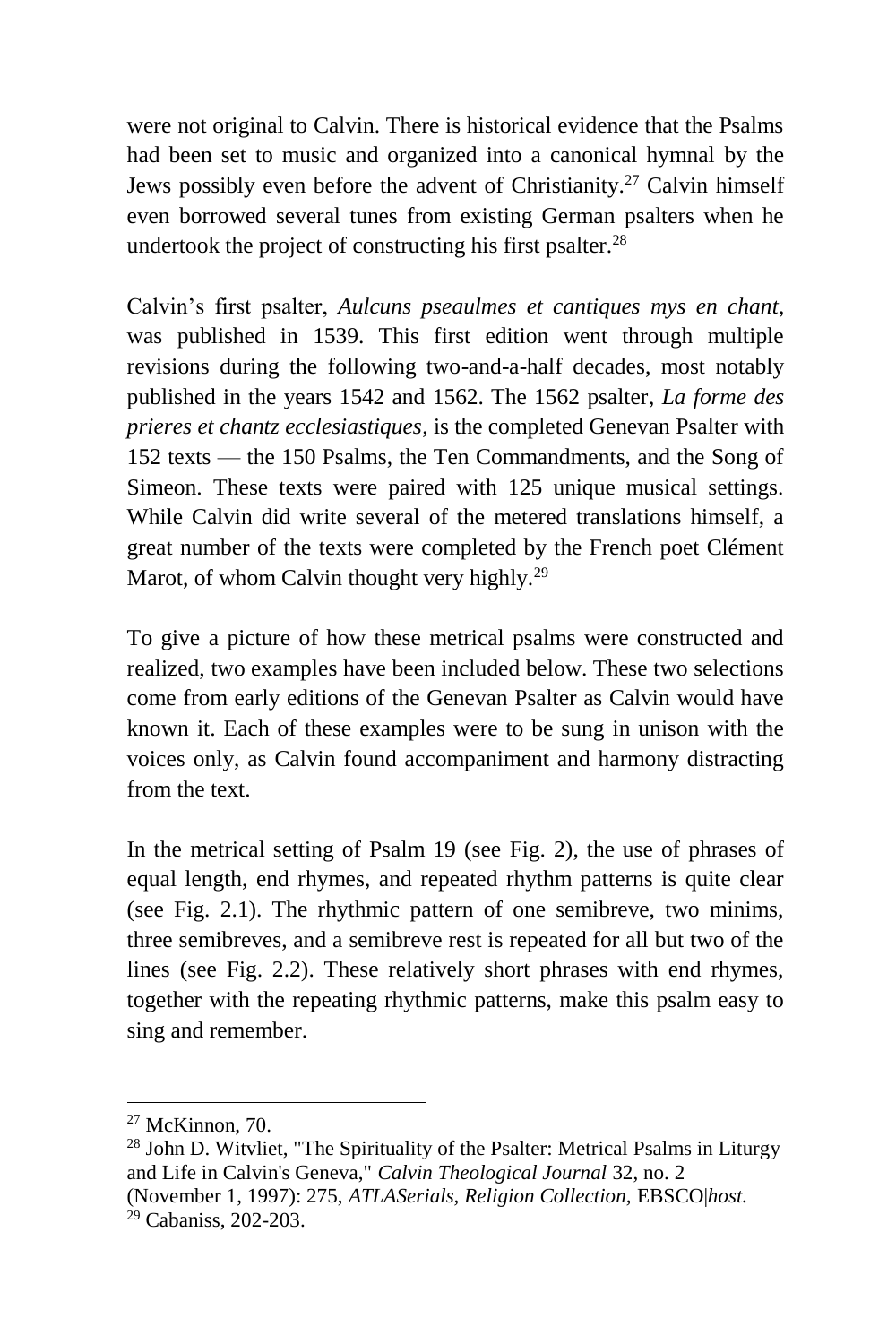Although the second example, Psalm 100 (see Fig. 3), does not utilize the repeating rhythmic patterns to the extent of the first, there are still definite structural elements that help organize the piece and make it Feasy to memorize. The rhyme scheme for the setting of Psalm 100 is AABB and the lines each have four stressed syllables, creating a sense of direction and movement:

> *Vus tous qui la terre habitez, Chantez tout haut à Dieu, chantez; Seruez à Dieu ioyesement, Venez deuant luy gayement.<sup>30</sup>*

These examples serve to illustrate the practical way in which metrical psalms served as a tool for spiritual growth. The careful attention to rhyme, meter, and rhythm reinforce the text and make it easier to memorize the text and recall it later. The music carried the message of the psalm into the heart of the singer.

In his extensive efforts of reform, Calvin's foremost concern was the laity. Part of the abuse of the Roman Catholic Church, he thought, was the disinvolvement of the laity in worship. In the Catholic Church, nearly every liturgical element was conducted in Latin by the priest and choir. The people hardly participated, and even if they had desired to participate, they would have found the Latin language of the liturgy an obstacle. Calvin, in response, crafted his entire liturgy in the vernacular so the people could be involved.<sup>31</sup> Regarding music in worship, he worked to give the congregation a collection of metrical psalms as a tool to help spur spiritual growth. His contribution to the collection of metrical psalmody speaks of his deep love of scripture and his great concern for the people he shepherded.

John Calvin recognized the formative power of music, and accepted the

<sup>&</sup>lt;sup>30</sup> "Shout joyfully to praise the LORD/ All you who dwell upon the earth./ Worship the LORD with happy heart;/ Before him come with songs of joy." Versified by David T. Koyzis, Ph. D.

<sup>&</sup>lt;sup>31</sup> Neil Stipp, "The Music Philosophies of Martin Luther and John Calvin," *American Organist Magazine* 41, no. 9 (September 2007): 70, *ATLASerials, Religion Collection,* EBSCO|*host.*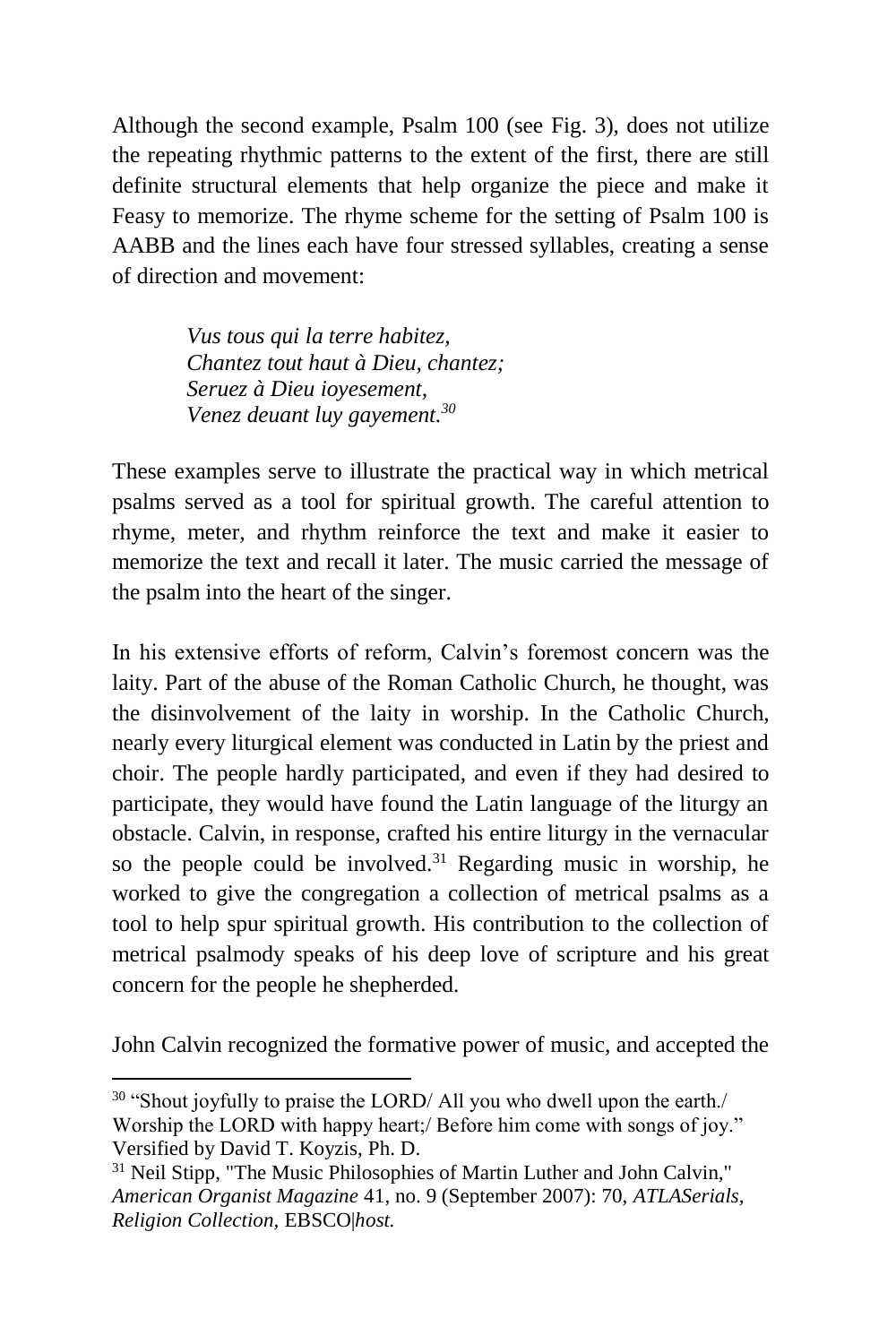responsibility and challenge of harnessing that power for good. His aim for spiritual discipline through music is echoed so poignantly in the hymn "When in Our Music God Is Glorified":

> How often, making music, we have found A new dimension in the world of sound, As worship moved us to a more profound Alleluia!<sup>32</sup>

<sup>32</sup> Fred Pratt Green, "When in Our Music God Is Glorified," in *Psalter Hymnal* (Grand Rapids: CRC Publications, 1987), 512.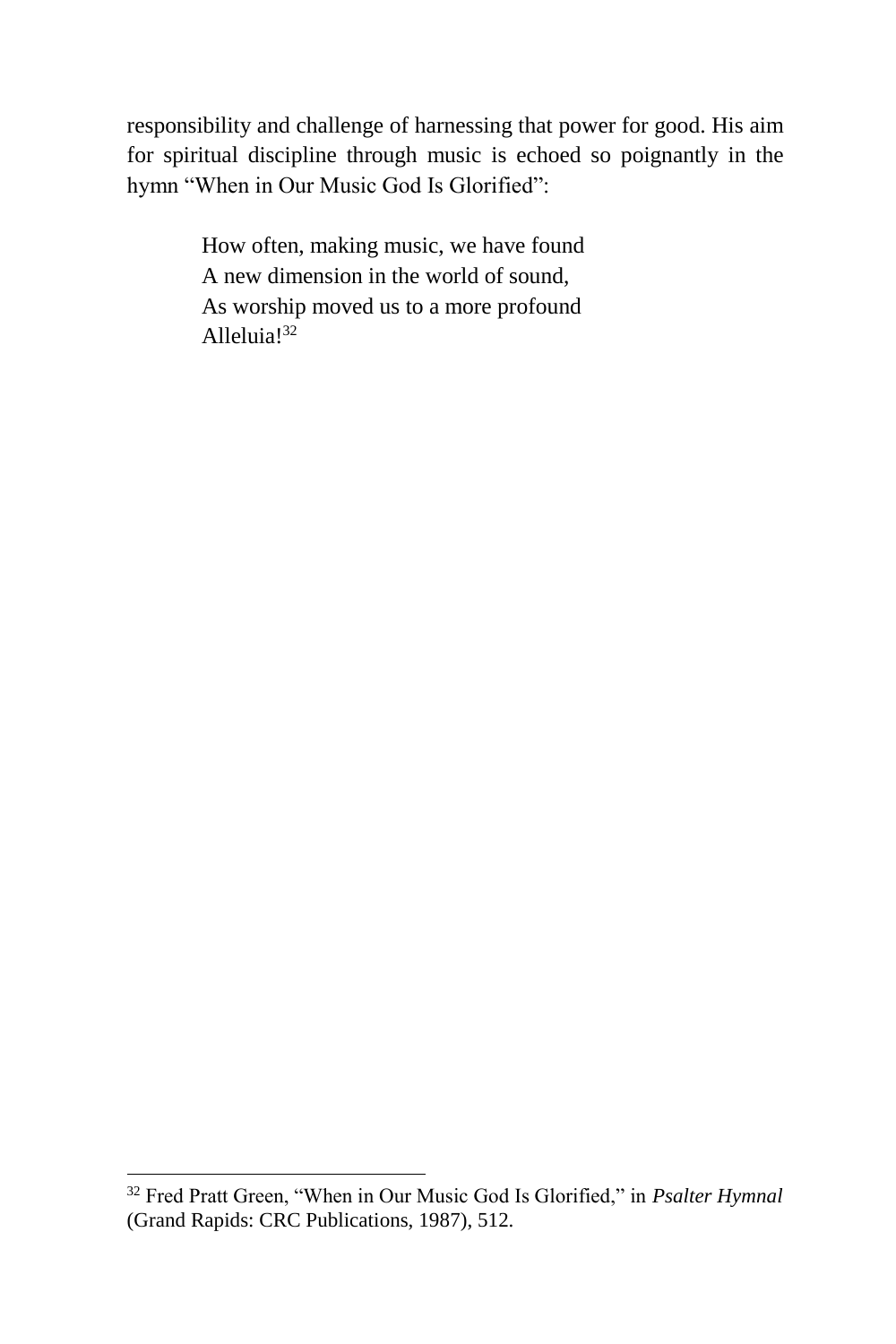

**Figure 1.** Title page of Calvin's *Aulcuns pseaulmes et cantiques mys en chant*, 1539.<sup>33</sup>

<sup>33</sup> Riese Heemskerk, "The Huguenot Psalter," *Spindleworks,* Accessed September 16, 2014, http://spindleworks.com/music/hugo/psautier.htm.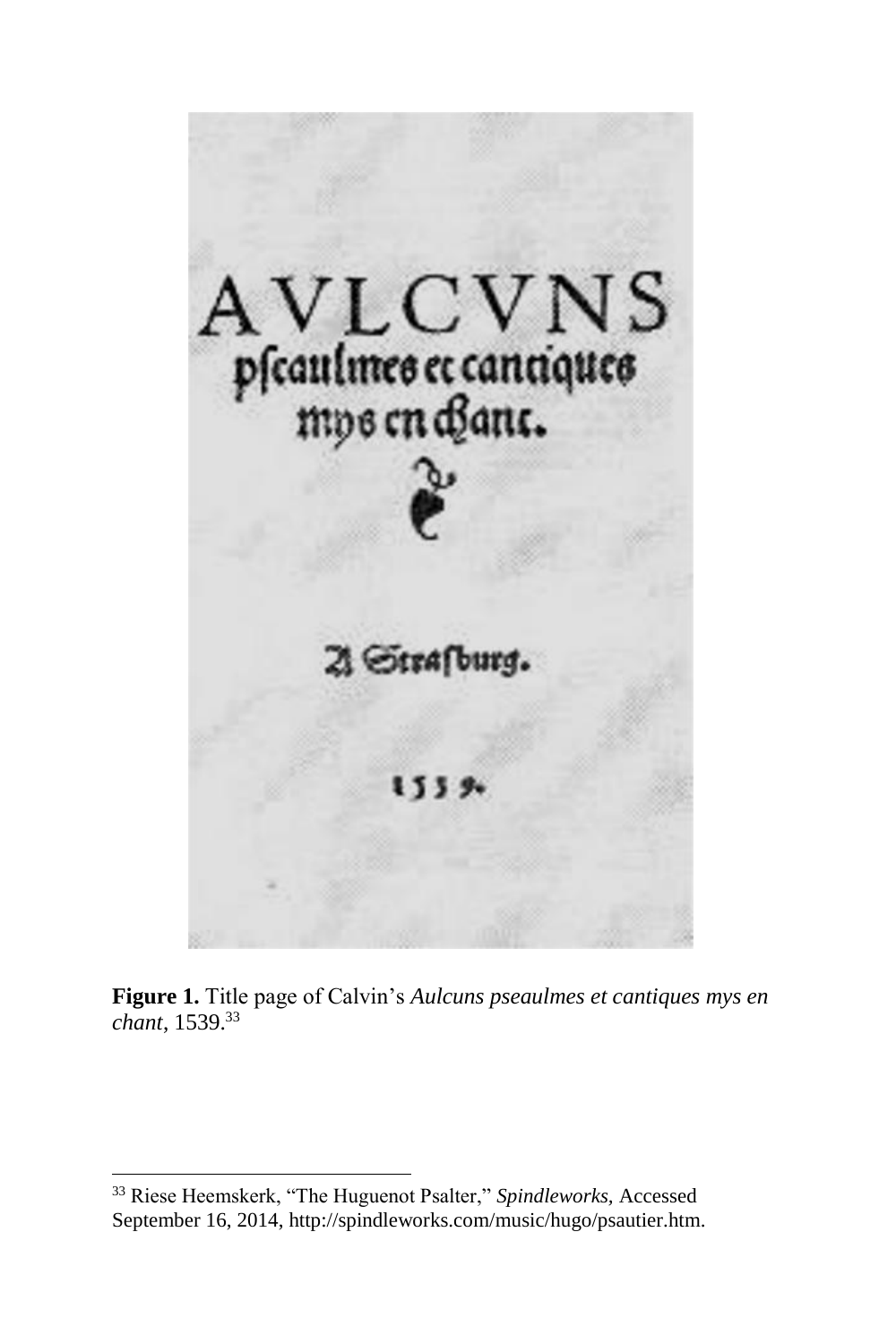

Figure 2. Psalm 19 from an early edition of Calvin's Genevan Psalter.<sup>34</sup>

<sup>34</sup> David T. Koyzis, "The Genevan Psalter," last modified May 29, 2014, [http://genevanpsalter.redeemer.ca/index.html.](http://genevanpsalter.redeemer.ca/index.html)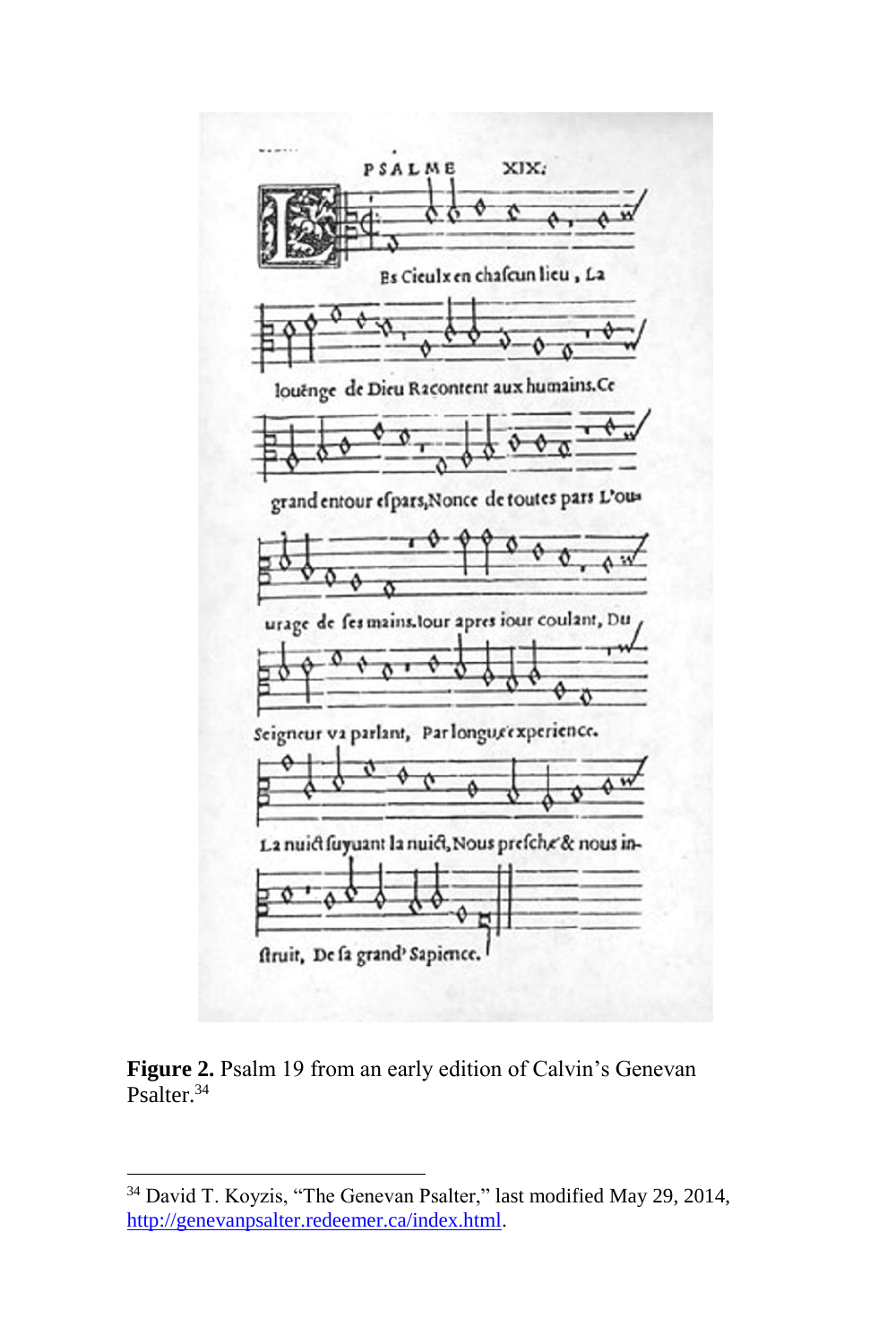| <b>Rhyme</b> | Text        | Rhythmic<br>pattern |
|--------------|-------------|---------------------|
| A            | lieu        | 1                   |
| $\mathbf A$  | Dieu        |                     |
| B            | humains     | 1                   |
| $\mathbf C$  | espars      | 1                   |
| $\mathbf C$  | toutes pars | 1                   |
| B            | ses mains   |                     |
| D            | coulant     | 1                   |
| D            | parlant     | 1                   |
| E            | experience  | 2                   |
| F            | la nuit     | 1                   |
| F            | insuit      |                     |
| E            | Sapience    | $2^{\circ}$         |
|              |             |                     |

**Figure 2.1.** Formal analysis of the metrical setting of Psalm 19



**Figure 2.2.** Rhythmic patterns in the metrical setting of Psalm 19.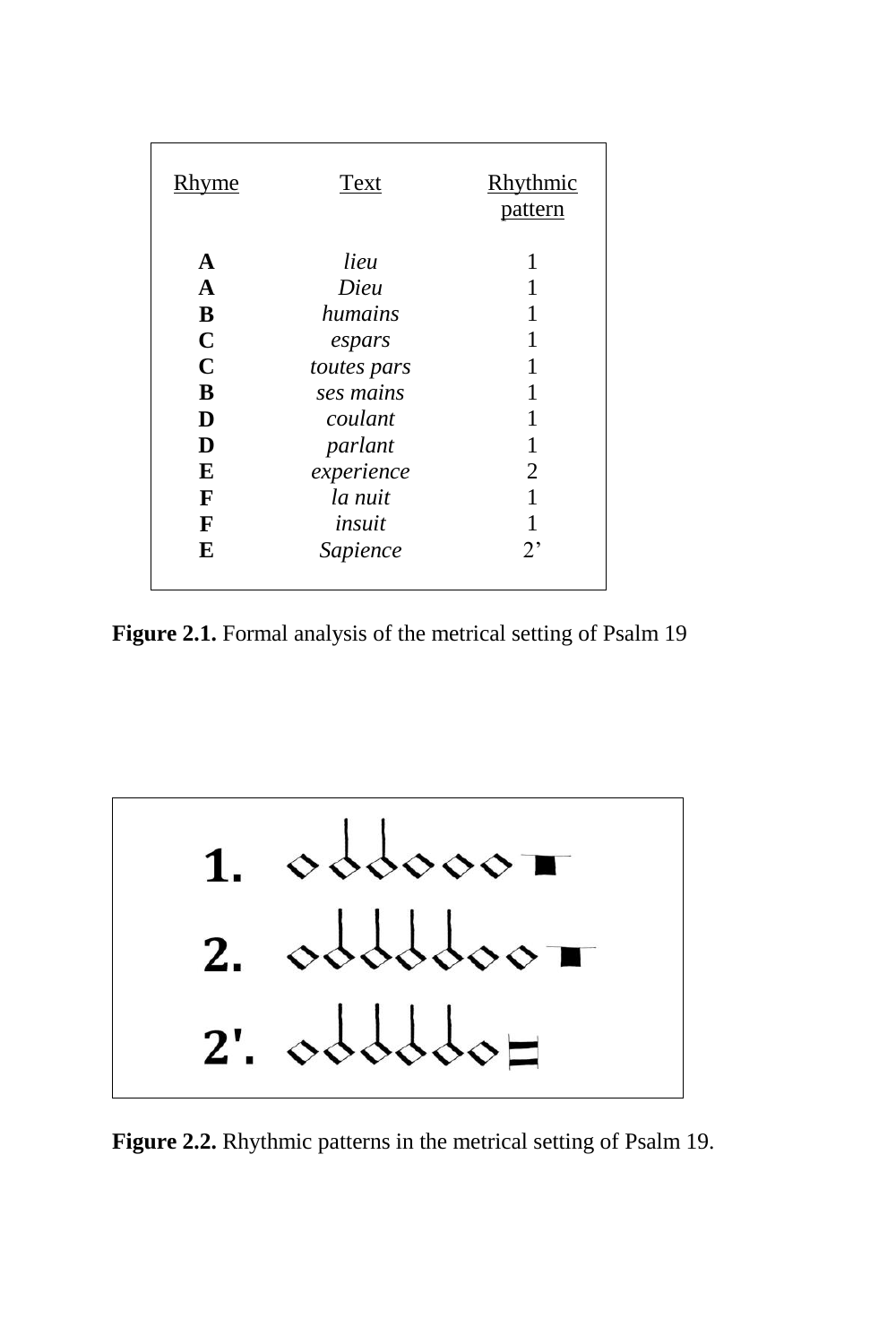#### $C.$  TH. DE BI. PSEAV.

## Iubilate Deo.

Icy l'Eglise est exhortee de s'affembler au Temple pour adorer Dieu, & le benir pour sa misericorde & verité.



**Figure 3.** Psalm 100 from the 1565 edition of Calvin's Genevan Psalter.<sup>35</sup>

<sup>&</sup>lt;sup>35</sup> "Psalm 100 in the Genevan Psalter," Wes Bradenhof, last modified January 27, 2010, http://yinkahdinay.wordpress.com/2010/01/27/psalm-100-in-thegenevan-psalter/.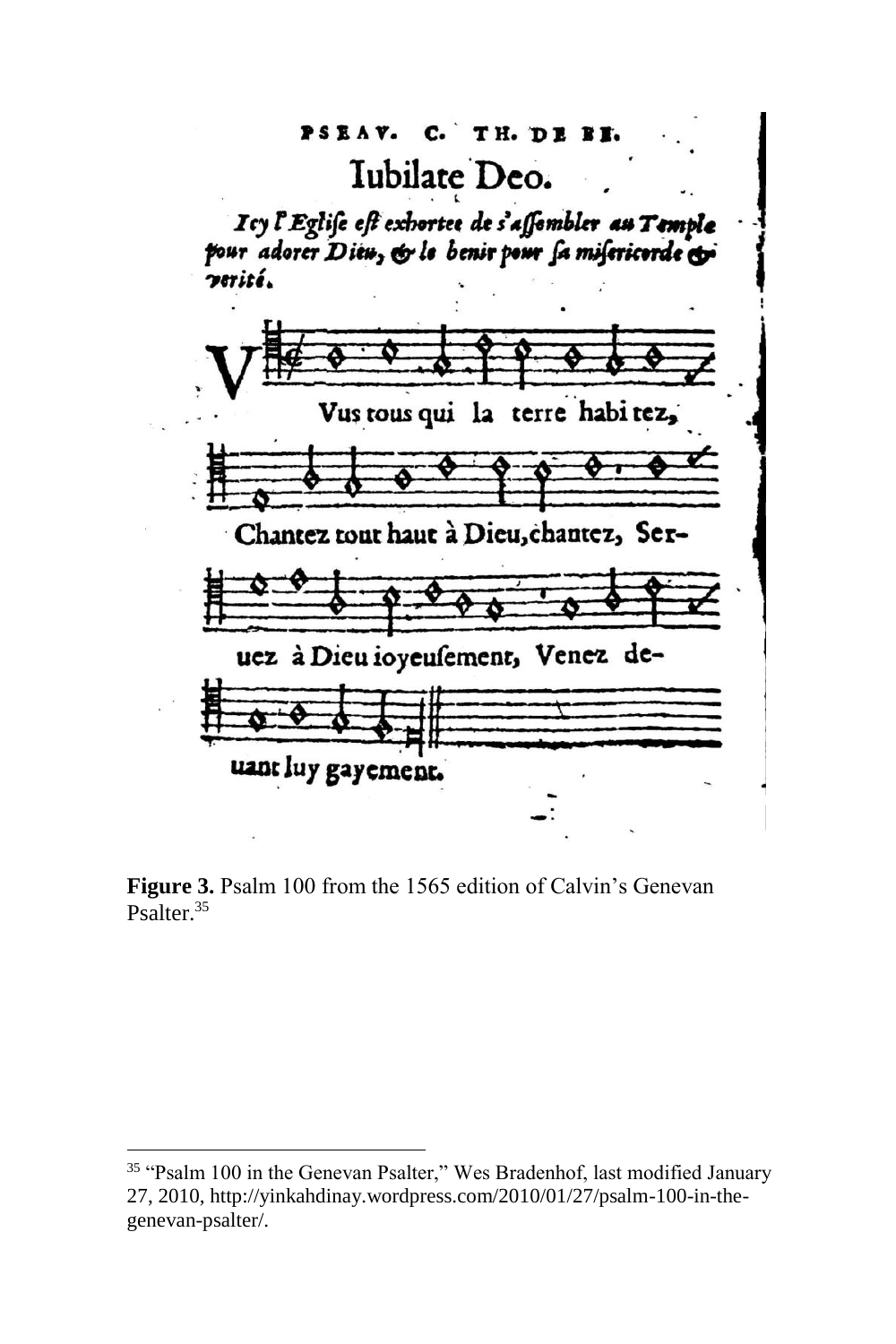### Bibliography

- Bradshaw, Paul F. *Reconstructing Early Christian Worship*. London: Society for Promoting Christian Knowledge, 2009.
- Bredenhof, Wes. "Psalm 100 in the Genevan Psalter." Yinkahdinay. Last modified January 27, 2010. [http://yinkahdinay.wordpress.com/2010/01/27/psalm-100-in](http://yinkahdinay.wordpress.com/2010/01/27/psalm-100-in-the-genevan-psalter/)[the-genevan-psalter/.](http://yinkahdinay.wordpress.com/2010/01/27/psalm-100-in-the-genevan-psalter/)
- Cabaniss, Allen. "The Background of Metrical Psalmody." *Calvin Theological Journal* 20, no. 2 (November 1985): 191-206. *ATLASerials, Religion Collection,* EBSCO|*host.*
- Dickinson, Edward. *Music in the History of the Western Church: With an Introduction on Religious Music among the Primitive and Ancient Peoples*. New York: Charles Scribner's Sons, 1902.
- Freer, Coburn. *Music for a King: George Herbert's Style and the Metrical Psalms*. Baltimore: The Johns Hopkins University Press, 1972.
- Garside, Charles, Jr. "The Origins of Calvin's Theology of Music: 1536-1543." *Transactions of the American Philosophical Society, New Series* 69, no. 4 (1979): 1-36. doi[:10.2307/1006143.](http://dx.doi.org/10.2307/1006143)
- Gillingham, Susan E. *The Poems and Psalms of the Hebrew Bible*. Oxford: Oxford University Press, 1994.
	- ———. *Psalms through the Centuries.* Vol. 1. Malden: Blackwell Publishing, 2008.
- Glass, Henry Alexander. *The Story of the Psalters: A History of the Metrical Versions of Great Britain and America from 1549 to 1885*. New York: AMS Press, 1972.
- Heemskerk, Riese. "The Huguenot Psalter." *SpindleWorks*, Accessed 16 September, 2013, [http://spindleworks.com/music/hugo/psautier.htm.](http://spindleworks.com/music/hugo/psautier.htm)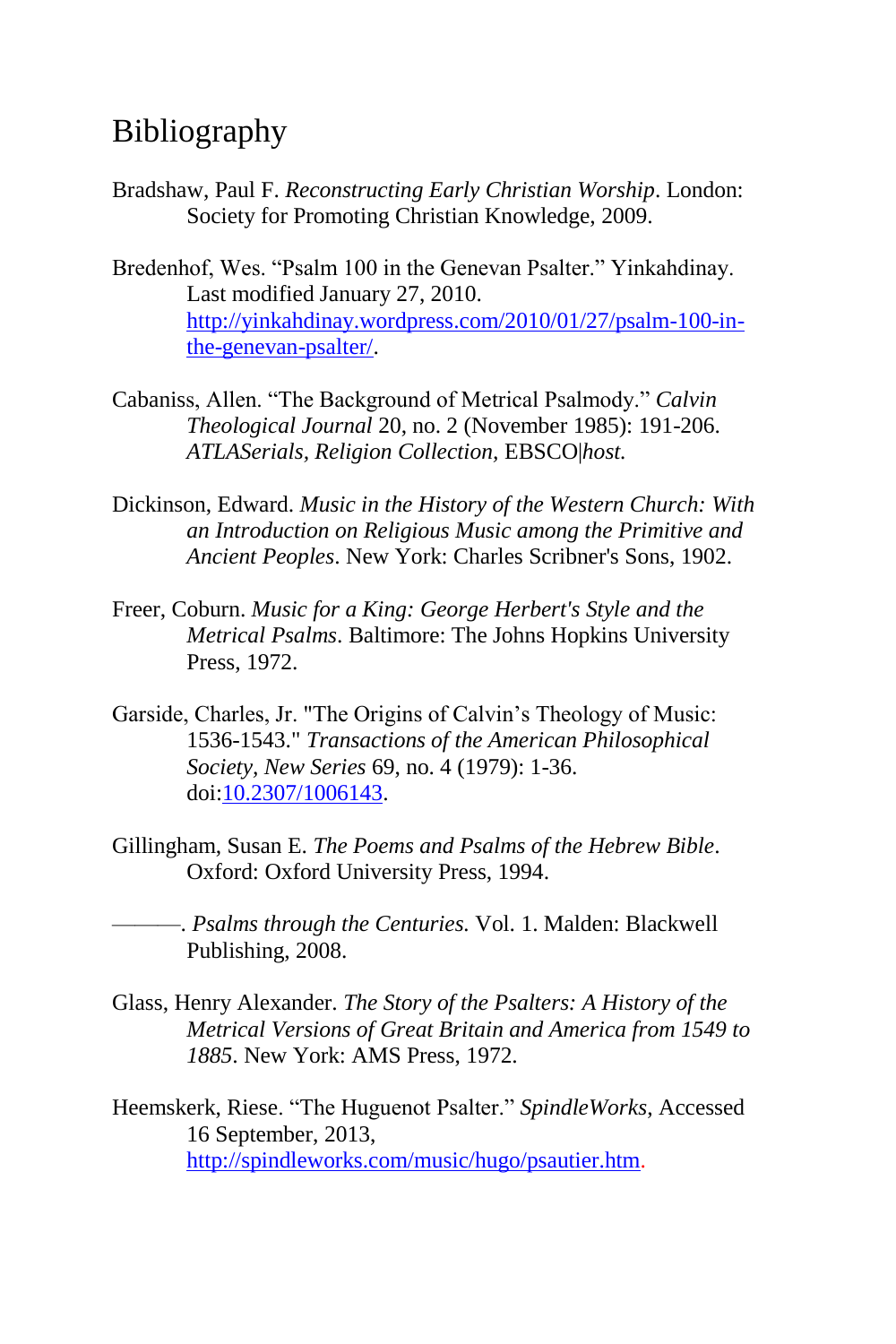- Johnson, Lawrence J. *Worship in the Early Church: An Anthology of Historical Sources*. 4 vols. Collegeville: Liturgical Press, 2009.
- Klarmann, Andrew F. *Gregorian Chant: A Textbook for Seminaries, Novitiates and Secondary Schools*. Toledo: The Gregorian Institute of America, 1945.
- Koyzis, David T. "The Genevan Psalter." Last modified May 29, 2014. [http://genevanpsalter.redeemer.ca/index.html.](http://genevanpsalter.redeemer.ca/index.html)
- Loewe, J. Andreas. "Why do Lutherans Sing? Lutherans, Music, and the Gospel in the First Century of the Reformation." *Church History* 82, no. 1 (March 2013): 69-89. doi[:10.1017/s0009640712002521.](http://dx.doi.org/10.1017/s0009640712002521)
- Martin, Ralph P. *Worship in the Early Church*. Grand Rapids: Wm. B. Eerdmans Publishing Co., 1964.
- McKinnon, James W., ed. *Antiquity and the Middle Ages: from Ancient Greece to the 15th Century*. London: The Macmillan Press Ltd., 1990.
- ———, ed. *Music in Early Christian Literature*. Cambridge: Cambridge University Press, 1987.
- Ottenhoff, John. "Recent Studies in Metrical Psalms." *English Literary Renaissance* 33, no. 2 (Spring 2003): 252-275. doi[:10.1111/1475-6757.00028\\_2.](http://dx.doi.org/10.1111/1475-6757.00028_2)
- Page, Christopher. *The Christian West and Its Singers: The First Thousand Years*. New Haven: Yale University Press, 2010.
- *Psalms for All Seasons: A Complete Psalter for Worship*. Grand Rapids: Brazos Press, 2012.
- *Psalter Hymnal*. Grand Rapids: CRC Publications, 1987.
- *Psalter Hymnal: Doctrinal Standards and Liturgy of the Christian Reformed Church*. Grand Rapids: Publication Committee of the Christian Reformed Church Publishers, 1934.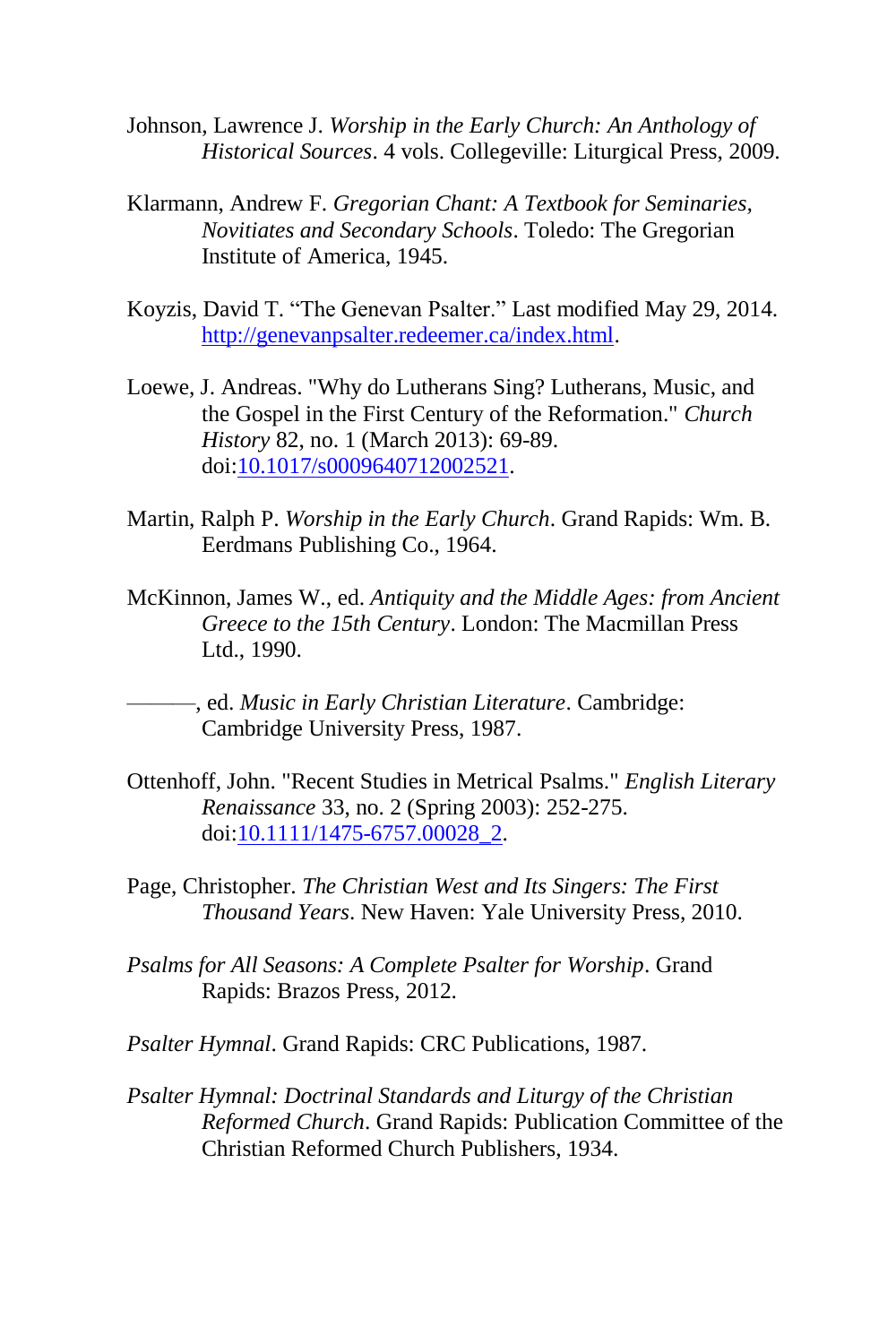- Ruth, Lester, Carrie Steenwyk, and John D. Witvliet. *Walking Where Jesus Walked: Worship in Fourth-Century Jerusalem*. Grand Rapids: Wm. B. Eerdmans Publishing Co., 2010.
- Selderhuis, Herman J. *Calvin's Theology of the Psalms*. Grand Rapids: Baker Academic, 2007.
- Spelman, Leslie P. "Calvin and the Arts." *The Journal of Aesthetics and Art Criticism* 6, no. 3 (March 1948): 246-252. doi[:10.2307/426481.](http://dx.doi.org/10.2307/426481)
- Stackhouse, Rochelle A. *The Language of the Psalms in Worship: American Revisions of Watts' Psalter*. Lanham: The Scarecrow Press, Inc., 1997.
- Stead, G. C. "St. Athanasius on the Psalms." *Vigiliae Christianae* 39, no. 1 (March 1985): 65-78. doi[:10.1163/157007285x00177.](http://dx.doi.org/10.1163/157007285x00177)
- Stipp, Neil. "The Music Philosophies of Martin Luther and John Calvin." *American Organist Magazine* 41, no. 9 (September 2007): 68-72. *ATLASerials, Religion Collection,* EBSCO|*host.*
- Strunk, Oliver, ed. *Source Readings in Music History: The Renaissance*. New York: W.W. Norton & Company, Inc., 1965.
- ———, ed. *Source Readings in Music History: Antiquity and the Middle Ages*. New York: W.W. Norton & Company, Inc., 1965.
- Terry, Richard R. "Calvin's First Psalter, 1539." *Proceedings of the Musical Association*, 57th Sess. (1930-1931): 1-21. doi[:10.1093/jrma/57.1.1.](http://dx.doi.org/10.1093/jrma/57.1.1)
- *The Psalter with Music*. Pittsburgh: The United Presbyterian Board of Publication, 1907.
- *The Psalter with Responsive Readings*. Pittsburgh: The United Presbyterian Board of Publication, 1912.